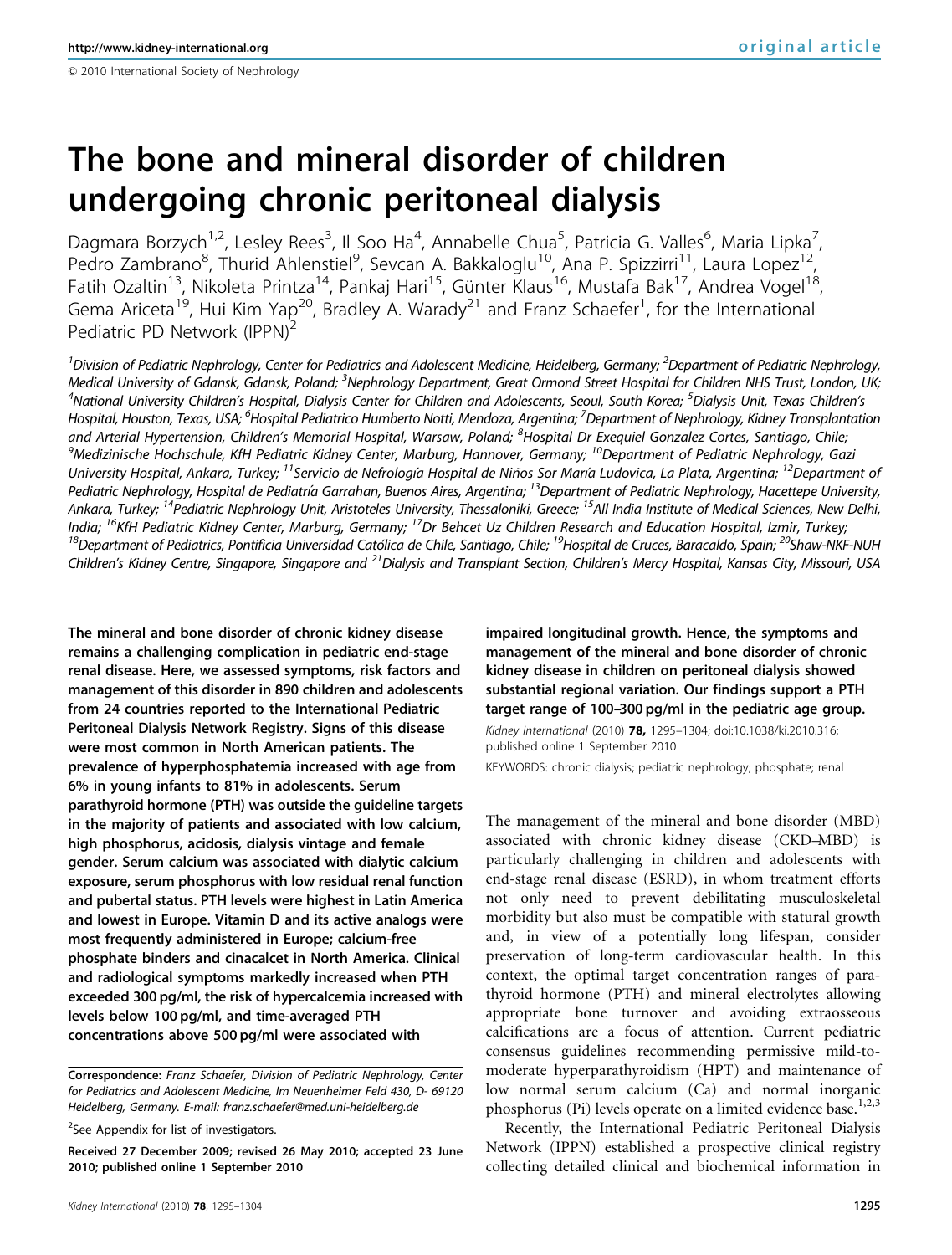children receiving chronic peritoneal dialysis (PD) around the globe. It is hoped that this internet-based registry will overcome the problem of small numbers in pediatric ESRD research and provide the critical mass necessary to identify risk factors and surrogate markers for various clinical outcomes, test the validity of current clinical practice guidelines and provide a database for the development of new guidelines. In this study, we provide an in-depth analysis of the clinical features, determinants and treatment of CKD–MBD, assess compliance with international pediatric CKD–MBD guidelines and attempt to define a rational PTH target range for children receiving chronic PD.

#### RESULTS

#### Signs and symptoms of CKD–MBD

Clinical symptoms and/or radiological signs of bone disease were observed in 139 of the 890 patients at registry entry (15%). These included (more than one item per patient permitted) radiological signs of osteodystrophy/rickets (9.4%), radiological osteopenia (4.5%), limb deformities (5%) and current bone pain (1.4%). Eight additional patients (0.9%) had syndromal osteodysplasias. Tissue calcifications were reported in 14 patients (1.5%). Serum biochemistry according to signs and symptoms of bone disease is given in Table 1.

Among 271 patients followed for 12 months, signs and symptoms of CKD–MBD persisted in 20 (7.4%), resolved in 32 (11.8%) and developed de novo in 17 (6.3%). Their biochemical and treatment characteristics are given in [Table 2.](#page-2-0)

#### Biochemical profile

Biochemistry statistics for the total population are given in Table 1. Mean serum PTH was slightly higher in girls ( $n = 401$ ; median 277, interquartile range 144–550 pg/ml) than in boys  $(n = 489; 246, 121–486 \text{ pg/ml}, P = 0.05)$ , whereas serum Ca and Pi levels did not differ between sexes. Serum Pi was higher in 171 post-pubertal  $(1.85 \pm 0.47 \text{ mmol/l})$  than in 719 pre- and early pubertal patients  $(1.72 \pm 0.40 \text{ mmol/l}, P < 0.0005)$ .

The 447 oligoanuric patients (daily urine output  $<$  300 ml/m<sup>2</sup>) had significantly higher serum Ca  $(2.40 \pm 0.24$  versus  $2.35 \pm$ 0.23 mmol/l,  $P < 0.01$ ) and serum Pi (1.79  $\pm$  0.42 versus 1.69  $\pm$ 0.37 mmol/l,  $P < 0.0001$ ) than patients with greater residual diuresis, whereas urine output did not affect serum PTH.

The biochemical profile is stratified by PD modality in [Table 3.](#page-2-0) Mean serum Ca was lower with continuous ambulatory PD than on automated PD; this was associated with significantly lower dialysate Ca exposure resulting from lower daily PD fluid turnover and a lower proportion of solutions with supraphysiological dialysate Ca content.

A univariate correlation matrix of factors associated with mean serum PTH and mineral electrolytes is given in [Table 4](#page-2-0). By categorical analysis, patients with time-averaged PTH  $\langle 100 \text{ pg/ml} \rangle$  showed a 23.8% prevalence of hypercalcemia (mean serum  $Ca > 2.7$  mmol/l at age <1 year,  $>$  2.57 mmol/l at 1–6 years and  $>$  2.55 mmol/l at age  $>$  6 years<sup>[1](#page-7-0)</sup>), as compared with 10-15% in patients with mean PTH ranging 100–200, 200–300, 300–500 and  $>$  500 pg/ml  $(P<0.0001)$ .

### Table 1 | Serum biochemistry in pediatric patients with clinical and/or radiological signs of CKD–MBD at first observation

|                             | Ν   | PTH (pg/ml)        | Ca (mmol/l)      | Pi (mmol/l)       |
|-----------------------------|-----|--------------------|------------------|-------------------|
| All patients                | 890 | 257 (126-523)      | $2.37 \pm 0.24$  | $1.75 \pm 0.41$   |
| Bone pain                   |     |                    |                  |                   |
| <b>Yes</b>                  | 13  | 488 (423-1495)**** | $2.39 \pm 0.15$  | $2.1 \pm 0.47***$ |
| No                          | 877 | 255 (121-520)      | $2.37 \pm 0.24$  | $1.74 \pm 0.47$   |
| <b>Bone deformities</b>     |     |                    |                  |                   |
| Yes                         | 45  | 378 (178-1020)**   | $2.39 \pm 0.22$  | $1.79 \pm 0.45$   |
| No                          | 845 | 243 (124-510)      | $2.37 \pm 0.24$  | $1.74 \pm 0.41$   |
| Tissue calcification        |     |                    |                  |                   |
| Yes                         | 14  | 248 (160–582)      | $2.50 \pm 0.30$  | $2.11 \pm 0.7^*$  |
| No                          | 876 | 257 (125-523)      | $2.48 \pm 0.24$  | $1.75 \pm 0.5$    |
| Radiological osteodystrophy |     |                    |                  |                   |
| Yes                         | 84  | 492 (214-964)****  | $2.38 \pm 0.34$  | $1.93 \pm 0.5***$ |
| No                          | 806 | 245 (120-455)      | $2.37 \pm 0.23$  | $1.73 \pm 0.40$   |
| Radiological osteopenia     |     |                    |                  |                   |
| Yes                         | 40  | 275 (158-529)*     | $2.46 \pm 0.23*$ | $1.86 \pm 0.4*$   |
| No                          | 850 | 256 (125–519)      | $2.37 \pm 0.24$  | $1.75 \pm 0.5$    |

Abbreviations: CKD, chronic kidney disease; MBD, mineral and bone disorder; Pi, inorganic phosphorus; PTH, parathyroid hormone.

Data are median (interquartile range) for PTH, mean  $\pm$  s.d. for other parameters.  $*P<0.05$ ,  $**P<0.01$ ,  $***P<0.001$ ,  $****P<0.0005$ .

Stepwise multiple linear and logistic regression analyses were performed to identify the independent predictors of PTH, Ca and Pi, factoring in age, gender, dialysis vintage, biochemical variables, residual renal function, dialysis modalities and exposure to the medications. Log-transformed mean PTH concentrations were independently predicted by mean serum Ca (regression coefficient  $6: -0.772$ , partial  $R^2$ : 0.03,  $P < 0.0001$ ), serum Pi (ß: 0.348, partial  $R^2$ : 0.019,  $P < 0.0001$ ), serum bicarbonate (ß:  $-0.026$ , partial  $R^2$ : 0.007,  $P = 0.009$ ), time on dialysis (ß: 0.035, partial  $R^2$ : 0.012,  $P = 0.01$ ) and female sex (B: 0.18, partial  $R^2$ : 0.008,  $P = 0.008$ ).

The risk of a having a mean serum PTH concentration  $>$  300 pg/ml was independently increased by higher serum Pi (for unit 0.1 mmol/l: odds ratio (OR) 1.06, 95% confidence interval (CI)  $1.02-1.1$ ,  $P<0.01$ ) and longer duration of dialysis (for unit years: OR 1.11, CI 1.00-1.20,  $P < 0.05$ ), and reduced by higher mean serum Ca (for unit 0.1 mmol/l: OR 0.83, CI 0.83-0.95,  $P < 0.01$ ), the use of supraphysiological dialysate Ca concentrations (OR 0.55, CI 0.40–0.76,  $P<0.0005$ ) and higher serum bicarbonate levels (for unit mmol/l: OR 0.94, CI 0.90–0.99,  $P < 0.02$ ).

Mean serum Ca concentrations were predicted by dialysate Ca exposure (ß: 0.06, partial  $R^2$ : 0.024,  $P < 0.0001$ ), patient age ( $\hat{B}$ : -0.047, partial  $R^2$ : 0.017,  $P = 0.0005$ ), and serum bicarbonate (ß: 0.055, partial  $R^2$ : 0.007,  $P = 0.02$ ). Mean serum Pi levels were affected by residual diuresis (ß: -0.867, partial  $R^2$ : 0.023,  $P < 0.0001$ ) and pubertal status (ß: 0.292, partial  $R^2$ : 0.008,  $P < 0.01$ ).

[Figure 1](#page-3-0) depicts the percentage of mean laboratory values of Ca, P and PTH within, below and above the range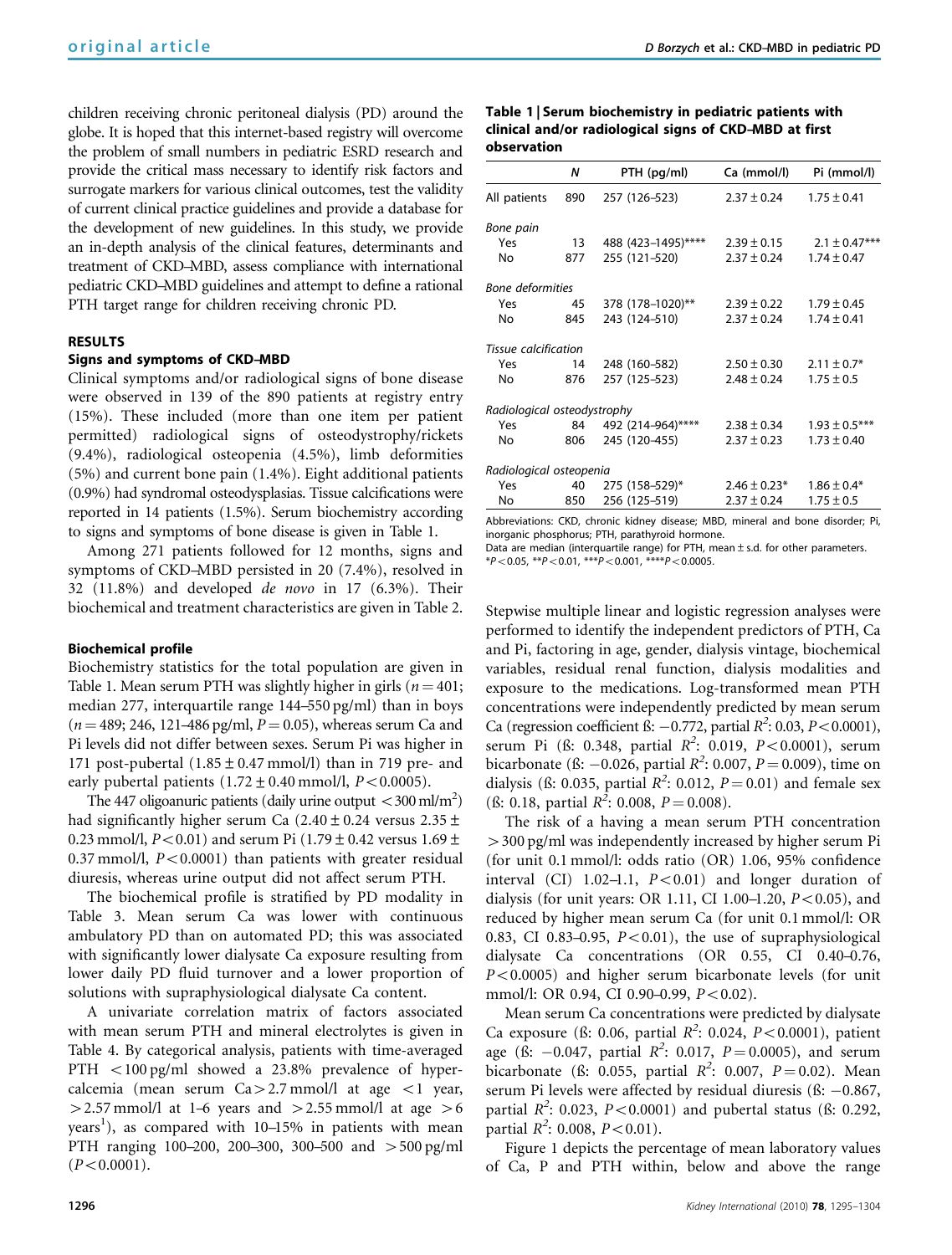#### <span id="page-2-0"></span>Table 2 | Biochemical and treatment characteristics of 271 patients followed prospectively for 12 months, in whom CKD–MBD signs and symptoms persisted, developed de novo, resolved or remained absent

|                                          | Persistent                  | De novo                    | Resolved                   | Absent                     |
|------------------------------------------|-----------------------------|----------------------------|----------------------------|----------------------------|
| N                                        | 20                          |                            | 32                         | 202                        |
| Serum PTH (pg/ml)                        | 411 (290–591) <sup>ab</sup> | 577 (290-733) <sup>a</sup> | 275 (162-488) <sup>b</sup> | 269 (159-443) <sup>b</sup> |
| Serum Ca (mmol/l)                        | $2.46 \pm 0.24$             | $2.36 \pm 0.24$            | $2.39 \pm 0.16$            | $2.40 \pm 0.17$            |
| Serum Pi (mmol/l)                        | $1.73 \pm 0.38$             | $1.68 \pm 0.49$            | $1.78 \pm 0.36$            | $1.72 \pm .28$             |
| % Time on vitamin D                      | $58 \pm 45^{\circ}$         | $20 \pm 36^{\rm b}$        | $33 + 41^{b}$              | $25 \pm 35^{6}$            |
| % Time on active vitamin D analogue      | $90 \pm 19$                 | $87 \pm 20$                | $89 \pm 20$                | $74 \pm 31$                |
| % Time on Ca-containing phosphate binder | $59 \pm 45^{\circ}$         | $52 \pm 44^{\circ}$        | $85 \pm 28^{6}$            | $86 \pm 30^{6}$            |
| % Time on Ca-free phosphate binder       | $28 + 45^{ab}$              | $41 + 51^a$                | $32 + 41^{ab}$             | $13 + 27^{ab}$             |
| % Time on cinacalcet                     | $0^{\rm a}$                 | $7.3 + 1.8^{b}$            | $3.1 + 1.3^{ab}$           | $0.9 + 0.7a$               |

Abbreviations: CKD, chronic kidney disease; MBD, mineral and bone disorder; Pi, inorganic phosphorus; PTH, parathyroid hormone.

Drug treatment is given as the fractional observation time spent on treatment. Numbers are mean ± s.d. for normally distributed, and median (interquartile range) for skewed parameters. Different superscript letters within a row denote significant differences between groups.

|  |  |  |  |  |  | Table 3   Dialytic calcium exposure and mineral metabolism by PD modality |  |  |  |  |
|--|--|--|--|--|--|---------------------------------------------------------------------------|--|--|--|--|
|--|--|--|--|--|--|---------------------------------------------------------------------------|--|--|--|--|

|                                                    | <b>CAPD</b>                  | <b>NIPD</b>                 | <b>CCPD</b>             |
|----------------------------------------------------|------------------------------|-----------------------------|-------------------------|
| N                                                  | 232                          | 318                         | 320                     |
| Residual urine volume (ml per $m^2$ per day)       | 670 (100-1250) <sup>a</sup>  | 640 (100–1100) <sup>a</sup> | 140 $(0-540)^{b}$       |
| Daily PD fluid turnover (I per $m^2$ per day)      | $4.47 \pm 1.95^{\circ}$      | $7.53 \pm 6.90^{\rm b}$     | $8.27 \pm 6.78^b$       |
| Dialysate calcium (mmol/l)                         | $1.32 \pm 0.18^a$            | $1.36 \pm 0.22^{\circ}$     | $1.43 \pm 0.25^{\rm b}$ |
| Dialysate calcium exposure (mmol per $m2$ per day) | $6.12 \pm 3.24^a$            | $9.30 \pm 4.86^{\rm b}$     | $11.0 \pm 4.54^c$       |
| Serum PTH (pg/ml)                                  | 256 (128-538)                | 272 (135-575)               | 259 (125-492)           |
| Serum Ca (mmol/l)                                  | $2.34 \pm 0.21$ <sup>a</sup> | $2.38 \pm 0.25^{\rm b}$     | $2.39 \pm 0.26^b$       |
| Serum Pi (mmol/l)                                  | $1.71 \pm 0.39$              | $1.73 \pm 0.38$             | $1.78 \pm 0.45$         |

Abbreviations: CAPD, continuous ambulatory peritoneal dialysis; CCPD, continuous cycling peritoneal dialysis; NIPD, nocturnal intermittent peritoneal dialysis; PD, peritoneal dialysis; Pi, inorganic phosphorus; PTH, parathyroid hormone.

Numbers are mean±s.d. for normally distributed, and median (interquartile range) for skewed parameters. Different superscript letters within a row denote significant differences between groups. Twenty patients with 'other' PD modality were excluded from this analysis.

#### Table 4 | Factors correlated with PTH and mineral electrolyte profile

|                               | <b>PTH</b> | Ca         | Pi         |
|-------------------------------|------------|------------|------------|
| Age                           |            | $-0.10**$  | $0.08*$    |
| PD duration                   | $0.17***$  |            |            |
| Serum Ca                      | $-0.19***$ |            |            |
| Serum Pi                      | $0.13***$  |            |            |
| Serum bicarbonate             | $-0.11***$ | $0.18***$  | $-0.09**$  |
| Mean urine volume             |            | $-0.09**$  | $-0.15***$ |
| Dialysate Ca exposure         |            | $0.15***$  | $0.10***$  |
| Urinary creatinine clearance  |            |            | $-0.22***$ |
| Dialytic creatinine clearance |            | $-0.13**$  | $0.11*$    |
| Total creatinine clearance    |            | $-0.17***$ | $-0.17***$ |
| Active vitamin D analoque     | $0.30***$  |            |            |
| Oral calcium (suppl./binders) |            | $-0.10**$  |            |

Abbreviations: PD, peritoneal dialysis; Pi, inorganic phosphorus; PTH, parathyroid hormone; suppl., supplements.

Values are Spearman's correlation coefficients, asterisks indicate significance level  $(****P<0.0001, **P<0.001, **P<0.01, **P<0.01, *P<0.05)$ . Intra-patient mean values were calculated from all available data points in this mixed longitudinal study. For medications, fractional time of drug exposure (never=0, throughout observation=1) was used for correlation analysis. Data pairs were available from 890 patients for all parameters except residual and dialytic creatinine clearance (available in 411 patients).

recommended in the Kidney Disease Outcomes Quality Initiative (KDOQI) and PTH values according to Kidney Disease: Improvement of Global Outcome (KDIGO) guidelines for the different pediatric age groups. The proportion of patients with elevated serum Pi was higher in adolescents (Pi:  $P < 0.0001$ ).

#### Pharmacological treatment of CKD–MBD

The distribution of medications administered to control mineral metabolism and HPT is listed by age group in [Table 5.](#page-4-0) Treatment with calcium-free and calcium-containing phosphate binders, 25OH-vitamim  $D_3$  and active vitamin D analogs did not affect serum Ca and Pi levels. However, mean PTH levels were significantly higher in patients receiving active vitamin D analogs (median 325, interquartile range 155–598 pg/ml) than in untreated patients (median 167, interquartile range  $94-301$  pg/ml,  $P < 0.0001$ ). Of the 356 patients with mean PTH levels below 200 pg/ml, 127 (36%) received no active vitamin D analogs throughout follow-up.

#### Prediction of CKD–MBD by PTH

The data available in this study was used to identify the range of PTH associated with the lowest likelihood of complications of CKD–MBD. These were defined (a) in the total cohort by the presence of radiological signs of uremic osteodystrophy and/or osteopenia, bone pain, limb deformities or extraosseous calcifications at any time during the observation period, and (b) in the 271 patients followed prospectively for 12 months by the persistence or de novo development of signs and symptoms of CKD–MBD.

The rate of patients with CKD–MBD complications at any time was significantly increased when mean PTH levels exceeded 300 pg/ml ([Figure 2](#page-4-0)). Various PTH target ranges were tested by receiver operating characteristic analysis with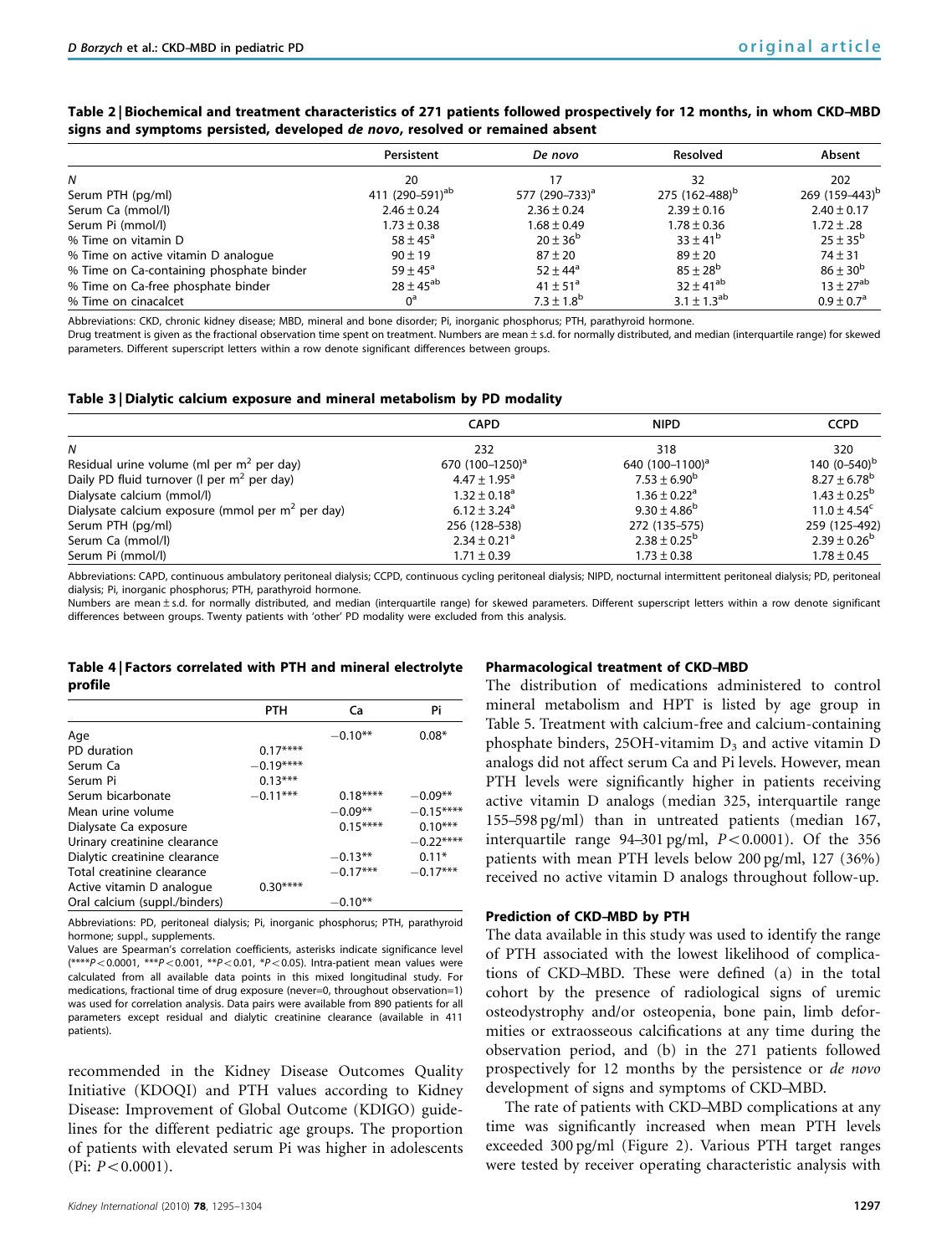<span id="page-3-0"></span>

Figure 1 | Fractional distribution of patients with mean serum Ca, inorganic phosphorus, intact parathyroid hormone (iPTH) within (vertical lines), below (undulating lines) and above (dotted) target values as recommended by Kidney Disease Outcomes Quality Initiative (KDOQI), and mean serum PTH as recommended by Kidney Disease: Improvement of Global Outcome (KDIGO) Guidelines.

systematic variation of upper and lower cutoff values of mean PTH. The optimal PTH target range was 10–300 pg/ml (area  $0.625 \pm 0.019$ , which predicted the absence of CKD–MBD complications with 60.4% sensitivity and 64.6% specificity. The 200–300 pg/ml target recommended by KDOQI  $(0.527 \pm 0.013, P < 0.0001)$  and the two- to threefold upper limit of normal target suggested by the European Pediatric Dialysis Working Group (EPDWG) (area 0.536±0.012,  $P<0.0001$ ) were of inferior predictive value, as they excluded many asymptomatic patients, resulting in greater reduction in sensitivity (16.5 and 15.2%) than gain in specificity (88.9 and 91.9%). The KDIGO target range of two- to ninefold the upper normal limit also showed inferior predictive performance (area  $0.575 \pm 0.012$ ,  $P<0.05$ ), mainly because of the lower specificity (48.4%) as it encompassed many patients with active CKD–MBD.

Likewise, in the longitudinal analysis the resolution or persistent absence of CKD–MBD signs and symptoms was better predicted by time-averaged PTH between 10 and 300 pg/ml (area  $0.632 \pm 0.041$ , sensitivity 53.4%, specificity 73%) than by the KDOQI (area  $0.506 \pm 0.033$ ,  $P < 0.0001$ , sensitivity 17.5%, specificity 83.8%) and EPDWG target ranges (area  $0.564 \pm 0.011$ ,  $P = 0.08$ , sensitivity 12.8%, specificity 100%), whereas the KDIGO target range was of equivalent overall predictive usefulness (area  $0.610 \pm 0.044$ , non-significant) as a result of higher sensitivity (67.9%) and lower specificity (54.1%).

# Regional variation of CKD–MBD

Clinical or radiological bone disease showed significant regional variation  $(P<0.0001)$ , being reported most

frequently in North America (39%) and least commonly in Asia (7.5%). The biochemical profiles and medications according to regions are given in [Table 6,](#page-4-0) and median time-integrated PTH levels by country in [Figure 3.](#page-5-0) PTH levels were highest in Latin American countries and in the United States and lowest in European children, with reciprocal differences in serum Ca. The PTH variation among regions remained highly significant  $(P<0.0001)$  even when controlling for patient age and sex, PD duration and serum Ca, Pi and bicarbonate levels. Serum Pi levels were highest in North American and lowest in Latin American patients. The significant regional variation of serum Pi persisted when correcting for residual diuresis and pubertal status, PD modality and the use of phosphate binders  $(P<0.001)$ .

# CKD–MBD and longitudinal growth

The analysis of statural growth was restricted to 214 pre- and early pubertal patients (Tanner stages 1–3) with at least 12 months of longitudinal follow-up. Mean height standard deviation score (SDS) at first observation was  $-2.43 \pm 1.64$ ; height was below the third percentile in 39% of children. The annual prospective change in height SDS (mean:  $-0.03 \pm 1.1$ ) per year) tended to be inversely correlated with the mean plasma PTH levels ( $r\!=\!-0.11,\,P\!=\!0.08)$  ([Figure 4](#page-5-0)). Patients with mean PTH  $>500$  ng/ml exhibited a significant loss in height SDS  $(-0.28 \pm 0.52$  SDS per year) as compared with children with lower PTH levels  $(-0.05 \pm 0.71; P<0.05)$  The inverse correlation between change in height SDS and mean PTH became more consistent with longer follow-up, and was highly significant in the 93 children observed for at least 18 months  $(r = -0.28, P = 0.005)$ .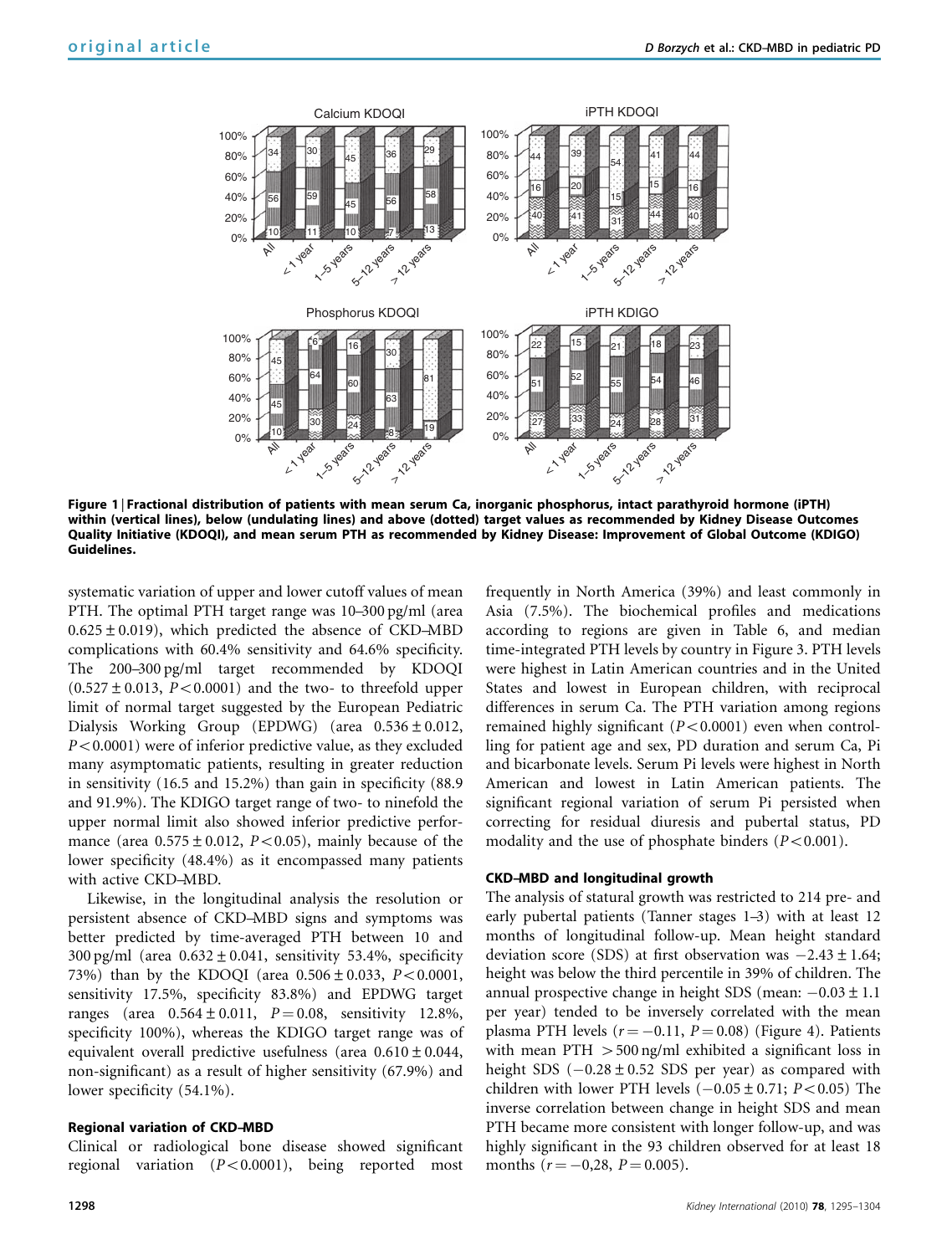<span id="page-4-0"></span>Table 5 | Pharmacological treatment of CKD–MBD in pediatric CPD patients stratified by age

|                                                                                                                                    | $<$ 1<br>year                          | $1 - 5$<br>years                            | $6 - 11$<br>years                        | >12<br>years                                | All                                     |
|------------------------------------------------------------------------------------------------------------------------------------|----------------------------------------|---------------------------------------------|------------------------------------------|---------------------------------------------|-----------------------------------------|
| N                                                                                                                                  | 67                                     | 184                                         | 291                                      | 348                                         | 890                                     |
| Phosphate binders (any)<br>Calcium carbonate/acetate<br>Sevelamer<br>Calcium carbonate<br>acetate+sevelamer<br>Lanthanum carbonate | 61.2%<br>53.7%<br>4.5%<br>3%<br>0%     | 82.7%<br>71.7%<br>2.7%<br>8.2%<br>$0\%$     | 89.7%<br>71.5%<br>7.2%<br>11%<br>$0\%$   | 95.7%<br>67.8%<br>10.6%<br>16.4%<br>$0.8\%$ | 88.3%<br>68.8%<br>7.4%<br>11.8%<br>0.3% |
| 25-OH-vitamin $D_3$                                                                                                                | 29.8%                                  | 30.2%                                       | 22.3%                                    | 23.3%                                       | 24.9%                                   |
| Active vitamin D analogue (any)<br>Calcitriol<br>$1\alpha$ -calcidiol<br>Paricalcitol<br>Doxercalciferol                           | 58.2%<br>26.9%<br>31.3%<br>0%<br>$0\%$ | 81.4%<br>48.9%<br>31.9%<br>$0.6\%$<br>$0\%$ | 71.5%<br>47.1%<br>22.7%<br>1%<br>$0.7\%$ | 76.4%<br>51.9%<br>22.8%<br>1.7%<br>$0\%$    | 74.5%<br>47.8%<br>25.3%<br>1.1%<br>0.2% |
| Cinacalcet                                                                                                                         | $0\%$                                  | $0\%$                                       | 1.4%                                     | 6.1%                                        | 2.8%                                    |

Abbreviations: CPD, chronic peritoneal dialysis; CKD, chronic kidney disease; MBD, mineral and bone disorder.



Figure 2 | Percentage of patients with alterations of bone and mineral metabolism (bone pain, limb deformities, extraosseous calcifications, radiological osteomalacia and/or osteopenia) stratified by time-averaged mean parathyroid hormone (PTH) levels. Groups sharing same letters do not differ significantly.

|  |  |  |  |  | Table 6   Regional variation of mineral metabolism |
|--|--|--|--|--|----------------------------------------------------|
|--|--|--|--|--|----------------------------------------------------|

In a logistic regression analysis, the likelihood of catch-up growth (defined by a positive change in height SDS) independently increased with growth hormone therapy (OR 7.21; CI 2.53-20.6,  $P = 0.0002$ ), preserved residual diuresis  $>$  300 ml per m<sup>2</sup> per day (OR 3.25; CI 1.66–6.31, P = 0.0006) and patient age (OR 1.07; CI 1.1.0-1.14,  $P = 0.04$ ), and decreased with higher baseline height SDS (OR 0.72; CI 0.59–0.88,  $P = 0.001$ ) and, with borderline significance, with higher mean PTH levels (OR for unit 100 pg/ml: 0.90; CI 0.80–1.01,  $P = 0.07$ ). The likelihood of catch-up growth was independent of gender or duration of ESRD.

An analysis of covariance was performed to further explore a potential interaction of PTH levels with growth hormone therapy. Whereas, patients receiving growth hormone generally showed more positive height SDS changes than untreated patients, the slopes of the association of PTH with change in height SDS did not differ significantly between children with and without growth hormone therapy  $(P = 0.88)$ , indicating that growth hormone promoted growth independent of the prevailing serum PTH level.

# **DISCUSSION**

This study demonstrates that CKD–MBD remains a significant problem in children on chronic dialysis. On a global scale, at least one in six children shows radiological and/or clinical signs of bone disease and 44% exhibit severe secondary HPT with PTH levels exceeding five times the upper limit of normal. At the other end of the bone disease spectrum, 4.5% of patients showed isolated radiological osteopenia with higher serum calcium and lower PTH levels, compatible with a state of low bone turnover. All these conditions were associated with an elevated serum Ca\*Pi product, compatible with the notion that both types of uremic bone-mineral disorder may increase the risk of extraosseous calcification[.4](#page-8-0)

The analysis of the mineral biochemistry profiles revealed several interesting associations. Higher serum calcium levels were independently associated with younger patient age, probably reflecting the higher physiological range of serum calcium in infants. Dialytic Ca exposure was an additional independent positive predictor of serum Ca. Continuous

|                                             | Latin America                | North America              | Europe                       | Turkey                       | Asia                        |
|---------------------------------------------|------------------------------|----------------------------|------------------------------|------------------------------|-----------------------------|
| Ν                                           | 201                          | 129                        | 324                          | 142                          | 94                          |
| Serum Ca (mmol/l)                           | $2.33 \pm 0.24$ <sup>a</sup> | $2.39 \pm 0.30^{ab}$       | $2.41 \pm 0.23^{\rm b}$      | $2.33 \pm 0.21^a$            | $2.37 \pm 0.19^{ab}$        |
| Serum Pi (mmol/l)                           | $1.66 \pm 0.35^{\circ}$      | $1.91 \pm 0.55^{\rm b}$    | $1.71 \pm 0.36^{\text{ac}}$  | $1.79 \pm 0.41$ <sup>c</sup> | $1.77 \pm 0.43^{\text{ac}}$ |
| Serum PTH (pg/ml)                           | 418 (245-733) <sup>a</sup>   | 290 (163-627) <sup>a</sup> | 175 (87-377) <sup>b</sup>    | 297 (152-548) <sup>a</sup>   | 208 (121-331) <sup>b</sup>  |
| PD fluid $Ca^{2+}$ concentration            | $1.27 \pm 0.12^a$            | $1.49\pm0.28^{\text{b}}$   | $1.41 \pm 0.23$ <sup>c</sup> | $1.31 \pm 0.16^a$            | $1.42 \pm 0.27^c$           |
| Dialysis modalities (%) CAPD/APD/CCPD/other | 32/51/16/1                   | 4/16/79/1                  | 13/46/39/2                   | 60/20/19/1                   | 38/19/33/10                 |
| Ca-containing phosphate binders             | $91.4\%$ <sup>a</sup>        | 57.8% <sup>b</sup>         | $76.9%^c$                    | $87.0\%$ <sup>a</sup>        | $89.4\%$ <sup>a</sup>       |
| Ca-free phosphate binders                   | $3.1\%$ <sup>a</sup>         | 45.5% <sup>b</sup>         | $28.1\%$ <sup>c</sup>        | $7.1\%$ <sup>a</sup>         | $32.2\%^{\circ}$            |
| 25-OH-vitamin $D_3$                         | $26.0\%$ <sup>ab</sup>       | $18.6\%$ <sup>bc</sup>     | $35.6\%$ <sup>a</sup>        | $10.2\%$ <sup>c</sup>        | $32.8\%$ <sup>a</sup>       |
| Active vitamin D analogues                  | $72.0\%$ <sup>ab</sup>       | 74.8% <sup>ab</sup>        | $81.6\%$ <sup>a</sup>        | $66.6\%$ <sup>b</sup>        | 67.3% <sup>b</sup>          |
| Cinacalcet                                  | $0.5\%$ <sup>a</sup>         | $9.6%^{b}$                 | $2.4\%$ <sup>a</sup>         | $0.7\%$ <sup>a</sup>         | $2.0%^{a}$                  |

Abbreviations: APD, automated peritoneal dialysis; CAPD, continuous ambulatory peritoneal dialysis; CCPD, continuous cycling peritoneal dialysis; Pi, inorganic phosphorus; PTH, parathyroid hormone.

Numbers are median (interquartile range) for PTH and mean ± s.d. for other parameters. Different superscript letters within a row denote significant differences between groups  $(P<0.05)$ .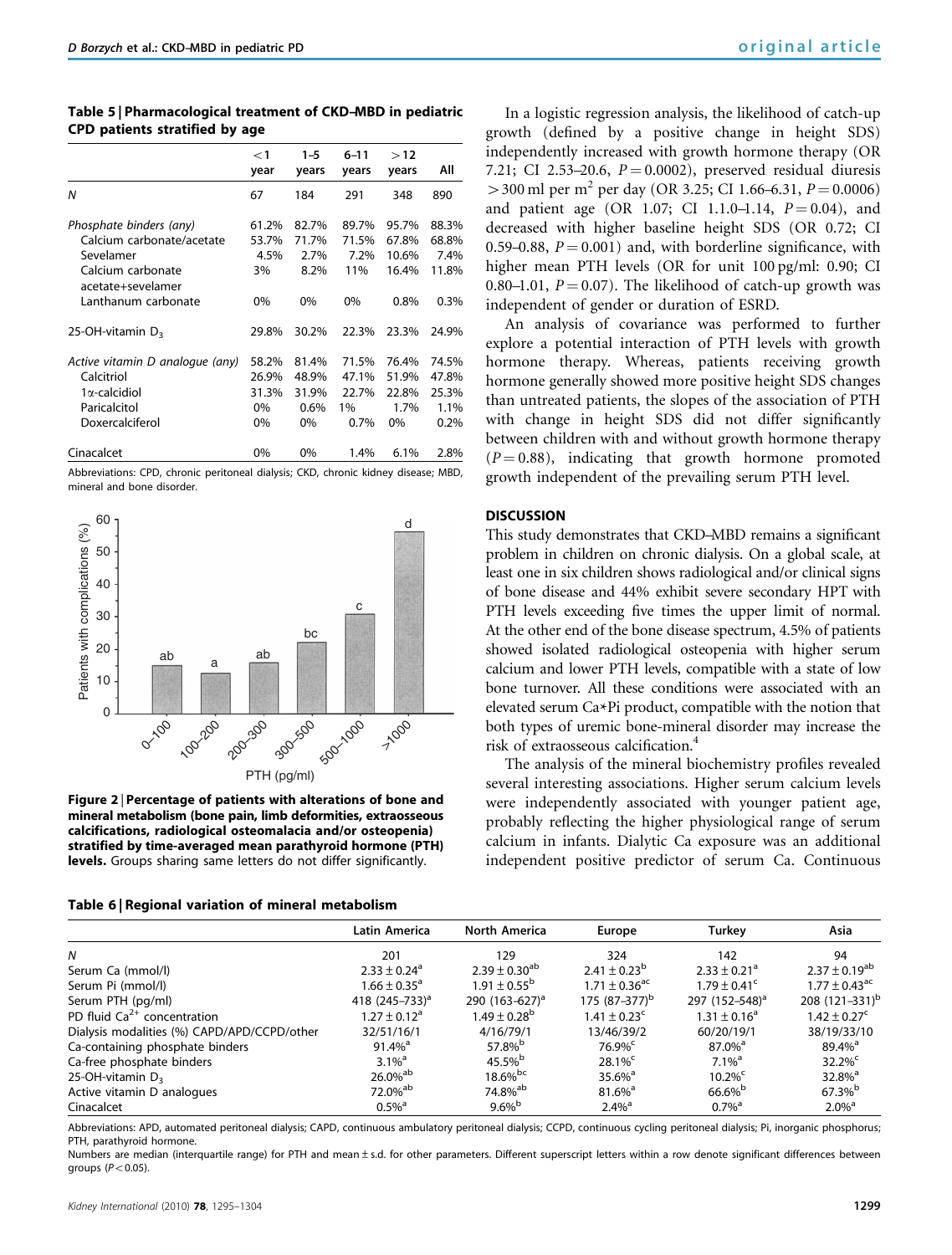<span id="page-5-0"></span>

Figure 3 | Variation of intact parathyroid hormone (iPTH) control by country. Only countries with  $\geqslant$  15 registered patients were considered. Bars denote medians of patient-specific time-averaged mean PTH levels. European countries light gray, Latin American countries dark grey, Turkey horizontally dashed, North America vertically dashed, Asian countries diagonally dashed bars. Letters denote significances ( $P < 0.05$ ) in Student Newman–Keuls multiple comparison testing of log-transformed means; countries sharing same letters do not differ significantly.



Figure 4 | Time-averaged mean plasma intact parathyroid hormone (iPTH) concentrations and change in standardized height in 214 pre- and early pubertal children followed prospectively for at least 12 months. Full circles indicate patients receiving recombinant growth hormone. SDS, standard deviation score.

cycling PD patients were exposed to higher amounts of PD fluid with a higher average Ca concentration than children undergoing continuous ambulatory PD, resulting in a considerably higher dialysate-plasma  $Ca^{2+}$  gradient and, consequently, higher serum Ca levels. Surprisingly, the use of calcium containing phosphate binders and active vitamin D analogs was not predictive of serum Ca. We speculate that the avoidance of these drugs in patients prone to hypercalcemia and their preferential administration in hypocalcemic patients concealed their calcemic properties in the cohort analysis.

Mean serum Ca and Pi were significantly higher in oligoanuric patients. Residual urine volume was the strongest independent predictor of the risk of developing an elevated Ca\*Pi product, indicating a crucial role of residual renal function for mineral electrolyte homeostasis in children receiving chronic PD.

Hyperphosphatemia was more common in adolescents despite higher phosphate binder prescription, likely reflecting poor medication adherence during puberty, a period of changing food preferences and increased psychological and social stress leading to rejection of disease-related restrictions.

Of particular interest in this global study is the significant regional variation in mineral metabolism control. Serum Pi levels were highest in North American and lowest in Latin American patients. As these differences were independent of residual renal function, pubertal status, PD modality and phosphate binder prescription, regional diversity in nutritional phosphorus intake related to cultural preferences and patient adherence with nutritional advice may be the most likely explanation of the observed differences.

The main determinants of plasma PTH were serum Ca, Pi and bicarbonate levels as well as dialysis vintage. The risk of mean PTH exceeding 300 pg/ml increased by 12% per 0.1 mmol/l decrease in Ca, by 5% per 0.1 mmol/l increase in Pi and by 5% per 0.1 mmol/l decrease in bicarbonate. These findings re-emphasize the importance of serum Ca in PTH control. Even low normal Ca, as recommended in the pediatric KDOQI guidelines, may increase the risk of developing severe HPT. The use of Ca-containing phosphate binders was not correlated with mean PTH levels and the administration of active vitamin D analogs even showed a positive relationship, reflecting physicians' responses to patients' therapeutic demands. Notably, the calcium content of the PD fluid, probably the most steady determinant of calcium balance in chronic PD patients, was an independent negative predictor of PTH, suggesting effective modulation of PTH levels by fluid calcium content.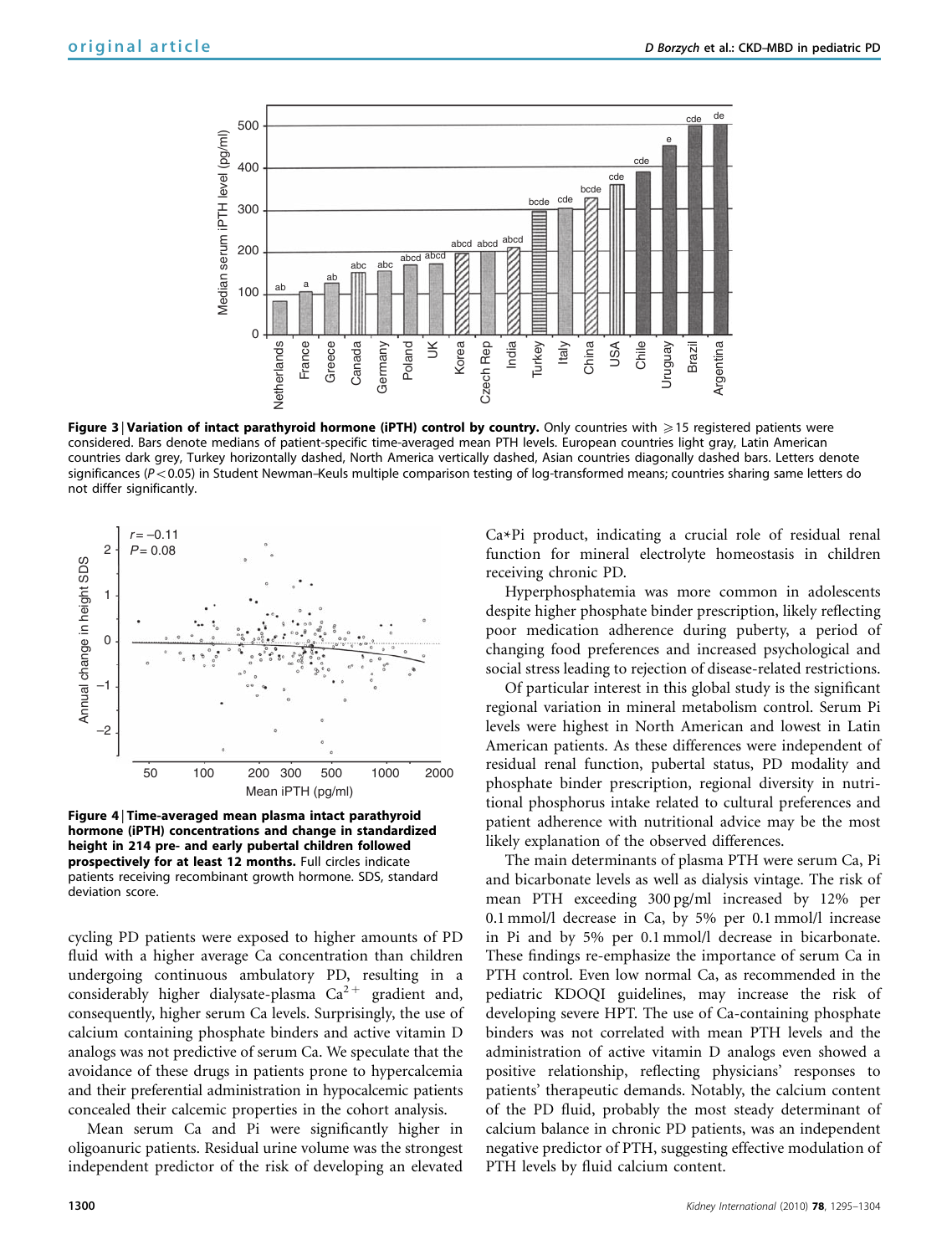The consistent inverse relationship of PTH with serum bicarbonate levels is in keeping with observational and preliminary interventional study evidence in adult patients supporting a direct stimulatory effect of acidosis on PTH secretion.<sup>[5–7](#page-8-0)</sup> It has been proposed that acidosis may reduce the sensitivity of the Ca sensing receptor to circulating Ca by inducing conformational alterations in the Ca-binding sites.<sup>[8](#page-8-0)</sup>

Female gender was another cofactor predisposing to more marked HPT. This observation is in line with the threefold higher prevalence of primary HPT in women,<sup>[9](#page-8-0)</sup> the reduced PTH suppressibility and faster progression to parathyroid nodular hyperplasia in female hemodialysis patients, and the diminished antiproliferative efficacy of calcitriol on explanted female parathyroid tissue.<sup>10–12</sup> Although this gender difference has been related to a direct stimulatory action of estrogen on the parathyroid, $13$  we observed higher PTH levels across all age groups independent of pubertal status consistent with an intrinsic gender dimorphism in parathyroid function.

In addition to and independent of all these factors, severe HPT occurred with a 10% higher likelihood with each year on dialysis, compatible with gradual development of parathyroid gland autonomy over time.

Two specific pediatric CKD–MBD guidelines have been released, one by KDOQI and the other by the EPDWG. $^{1,2}$  $^{1,2}$  $^{1,2}$ Recently, KDIGO released CKD–MBD recommendations applicable to both adults and children.<sup>[3](#page-8-0)</sup> These guidelines markedly differ with respect to the recommended PTH target range: whereas the KDOQI document recommended to maintain concentrations at 200–300 pg/ml, the EPDWG proposed two to three times the upper limit of the normal range (that is, approximately 120–180 pg/ml) and the recent KDIGO guideline defines a range between two and nine times the upper limit of normal (that is, approximately 120–500 pg/ml) as acceptable. This survey demonstrates that adherence to the PTH guideline targets remains an elusive goal, with 59% of children exceeding the upper limit of the EPDWG, 44% that of the KDOQI, and 20% that of the KDIGO target range. In addition, a sizable fraction exhibited PTH levels below the lower end of the target ranges, resulting  $in < 1$  in six patients maintaining PTH within the KDOQI target. The comparison of PTH levels by country disclosed remarkable regional differences, with three- to fivefold higher mean levels in the Latin American countries and the United States as compared with most of the European countries. The PTH variation mirrored in part reciprocal differences in serum Ca but remained highly significant after correction for Ca, and persisted when additionally accounting for Pi and bicarbonate levels, age, gender and dialysis vintage. Hence, the regional differences in PTH control might primarily reflect divergent therapeutic policies. Indeed, the median PTH level in the European centers matched the European guidelines, whereas the PTH median value in the North American centers was well within the target range of the KDOQI guidelines. The prescription of vitamin D and active vitamin D analogs was highest in the European centers, possibly reflecting a lower threshold of using these drugs to suppress PTH to the lower target range preferred in Europe.

The optimal PTH target for children is a matter of long-standing controversy. Bone histopathology studies, considered gold standard in assessing CKD–MBD, have been performed in limited numbers of pediatric patients with partially conflicting results. $14-17$  Whereas markedly elevated PTH levels are associated with osteitis fibrosa, a possible correlation of normal or mildly elevated PTH with low turnover bone disease appears less clear.

The detailed clinical information collected in the registry allowed us to address the relationship of serum PTH with signs and symptoms of bone disease. The prevalence, persistence and de novo development of clinical and/or radiological CKD–MBD were clearly associated with exposure to PTH levels exceeding 300 pg/ml. A receiver operating characteristic analysis comparing the power of different PTH ranges to predict the absence of CKD–MBD related morbidity supported an acceptable limit of 10–300 pg/ml. This range includes symptom-free patients with superior sensitivity than the narrower KDOQI and EPDWG targets, and better specificity than the KDIGO target range, which tends to include a sizable fraction of symptomatic patients with PTH between 300–500 pg/ml.

Longitudinal growth, a treatment end point peculiar to the pediatric population, is a potential indirect surrogate marker of bone health. Weak positive correlations between PTH levels and growth rates were found in some but not confirmed by other studies of children with CKD and on dialysis.<sup>[18–22](#page-8-0)</sup> In addition, growth rates did not differ between children with low bone turnover and other histomorpho-metric phenotypes.<sup>[17](#page-8-0)</sup> Overcoming the size limitations and potential selection bias of previous studies, our longitudinal analysis of  $>$  200 pre- and early pubertal children disclosed a slight negative association of relative growth with PTH exceeding 500 pg/ml, which was independent of residual renal function and growth hormone therapy, the main covariates of statural growth in this population. Our analysis provides factual evidence that low PTH levels are not associated with impaired statural growth.

Although the analysis of clinical and radiological bone disease and statural growth provides an idea about the acceptable upper limit of the PTH target range in children, serum calcium levels over time were available as a surrogate marker of potential low bone turnover. The fraction of patients with consistent hypercalcemia increased with PTH levels below 100 pg/ml, providing a rationale to use this level as a lower target limit. In this context, it is worth mentioning that many children on chronic PD retain PTH concentrations between 100 and 200 pg/ml without hypercalcemia or osteopenia and with good longitudinal growth. More than a third of the children with mean PTH  $\langle 200 \,\text{pg/ml} \rangle$  did not receive any active vitamin D analogue treatment.

In conclusion, this analysis of a global pediatric ESRD cohort highlights the wide variability of CKD–MBD and identifies residual renal function, dialysis vintage, gender, pubertal status,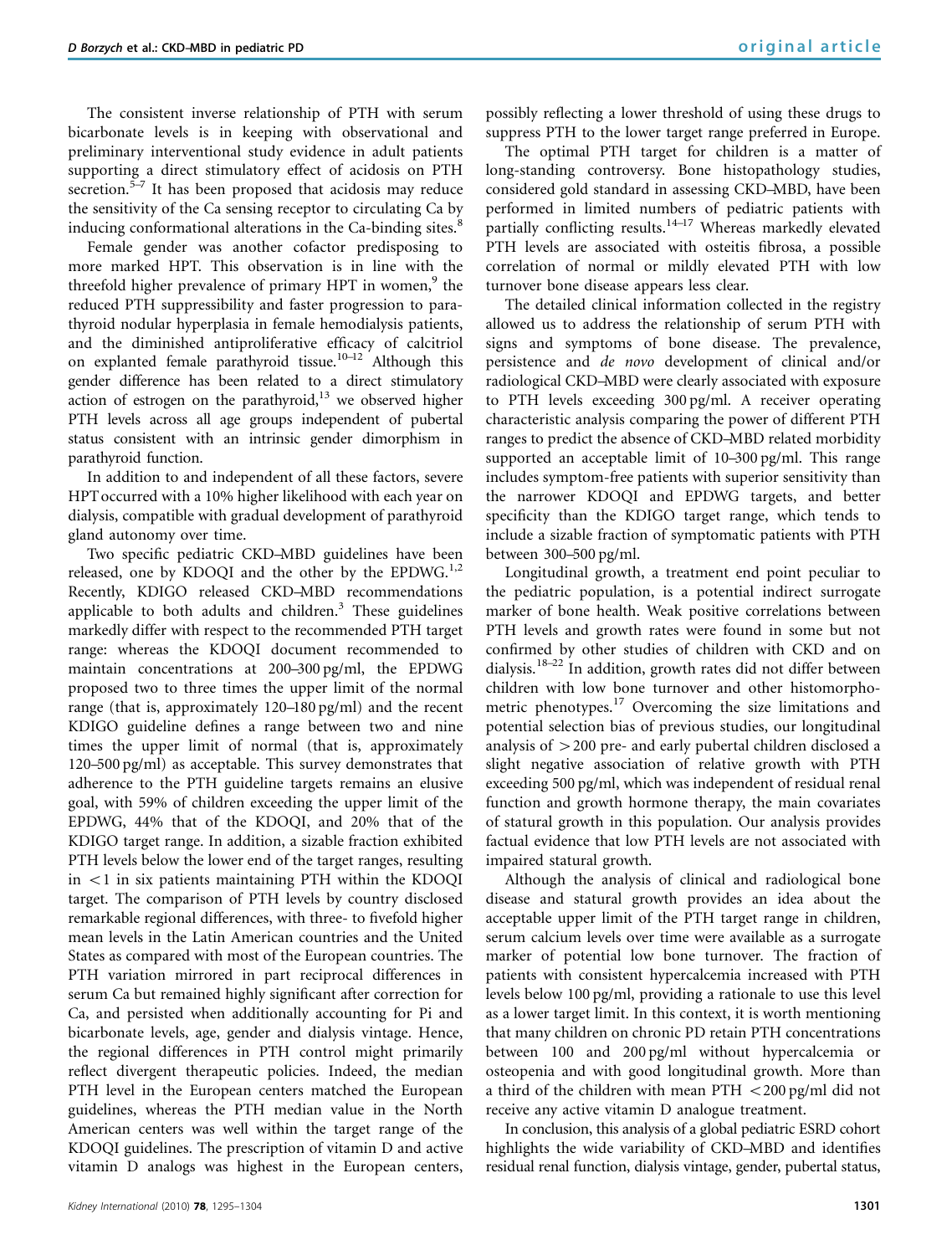<span id="page-7-0"></span>serum bicarbonate and dialysate calcium content as important determinants of mineral metabolism and PTH control. We observed major regional variation in the manifestations and management of pediatric CKD–MBD. Although morbidity from CKD–MBD clearly increased with PTH levels  $>$  300 pg/ml, the PTH–calcium relationship indicates 100 pg/ml as a reasonable lower target limit. We recognize the limitations of this registry-based analysis, which lacks sensitive information on bone and vascular morphology and function and conclusive long-term end points, such as late fracture and cardiovascular event rates. It is hoped that the IPPN will contribute to the generation of such prospective information as it continues to follow children with ESRD around the globe.

# MATERIALS AND METHODS Data collection

The IPPN registry collects information from children and adolescents treated with chronic PD in 75 pediatric dialysis centers in 27 countries around the globe. All prevalent and incident consenting patients in each participating center are enrolled and followed until discontinuation of PD. Because of the voluntary character of the registry, the nationwide coverage of pediatric PD patients varies between countries (for example, US 11%; Turkey 19%; 12 European countries 31%; Canada 59%; Chile, Korea, Argentina, Singapore, Nicaragua: 80–100%). Data input to the IPPN registry is performed exclusively via an Internet-based web platform ([http://www.pedpd.org\)](http://www.pedpd.org). Data pertaining to basic patient and PD modality characteristics, growth and weight gain, serum biochemistry results, complications associated with the uremic state and dialysis, PD-related and other infections, hospitalizations, and information about pharmacological treatment are submitted every 6 months. The data is automatically checked for accuracy and completeness. In addition, center-specific demographic data and PD practices are collected at the time of center registration. Data protection is ensured by pseudonymized data input.

The registry protocol was approved by the ethical committees/ institutional review boards as required at each participating center. Written parental consent and, whenever appropriate, assent from patients is obtained.

# Patients

Between April 2007 and June 2009, data on 890 prevalent pediatric patients receiving chronic PD followed in 61 centers in 24 countries in Europe, the Americas and Asia were reported to the IPPN registry (see Appendix). Patients were aged 1 month to 19.9 (median 10.3) years at time of enrollment. The underlying kidney disorders included renal hypodyspasia with or without obstructive or refluxive uropathy (42.3%), steroid-resistant nephrotic syndrome (19.1%), other glomerulopathies (8.3%), hemolytic uremic syndrome (6.2%), nephronophthisis (5.4%), polycystic kidney disease (4.9%), systemic vasculitis (3.8%), post-ischemic renal disease (2.5%), metabolic disease (2.3%) and others/unknown (5.2%).

Mean duration of ESRD at the time of enrollment was  $2.4 \pm 2.5$ years and PD vintage  $1.9 \pm 1.7$  (0.1–11.8) years. In all, 11% of patients were enrolled within 3 months of PD initiation. At 6-, 12-, 18-, and 24 month follow-ups, data were available in 530, 270, 117 and 40 of the 890 patients, respectively. PD solutions with neutral calcium content (1.25–1.35 mmol/l) were used in 65%, high calcium (1.75 mmol/l) in 30% and low calcium  $\left($  < 1.25 mmol/l) in 5% of patients.

#### PTH assays

Second generation PTH assays were used in 58 of 61 centers. These included direct chemiluminescence assays (DPC Biermann/ SIEMENS Medical Solutions Diagnostics, Bad Nauheim, Germany, Beckman Access, Beckman Coulter, Brea, CA, USA, Diasorin Liaison N-tact PTH, Diasorin, Saluggia, Italy) in 43.3%, the Roche (Hoffmann-La Roche, Basel, Switzerland) Elecsys iPTH electrochemiluminescence assay in 27.2%, immunoradiometric assays (CIS-Bio ELSA PTH, CIS-bio, Berlin, Germany, Biosource Europe iPTH-120min-IRMA, DIAsource ImmunoAssays, Nivelles, Belgium) in 21.9% and ELISAs (Biomerica ELISA iPTH, Biomerica, Irvine, CA, USA, Tosoh Intact PTH, Tosoh Bioscience, South San Francisco, CA, USA) in 2.4% of measurements. Two centers used the Nichols' Advantage third generation bioIntact PTH assay, and one center the Scantibodies third generation whole-PTH assay). To eliminate assay-related systematic differences in PTH concentrations, the reported PTH values were normalized by applying the assay-specific conversion factors suggested by Souberbielle et al.<sup>[23,24](#page-8-0)</sup> Reported PTH concentrations were divided by 0.9 for the Liaison N-tact PTH, by 0.7 for the bioIntact PTH Advantage and by 0.55 for the Scantibodies whole-PTH assay. These conversions applied to 10.1% of all PTH measurements in the study.

# **Statistics**

Time integrated means were calculated for the biochemical parameters according to individual observation times. Height was normalized to SDSs, using the World Health Organization 2006 normative values for children up to age 5 years and the National Center for Health Statistics 2000 reference charts for older children.<sup>[25,26](#page-8-0)</sup> The annualized change in height SDS was calculated in all children with at least 6 months follow-up.

Data was checked for normal distribution by the Kolmogorov–Smirnoff test. Differences in group means (log-transformed in case of non-Gaussian distribution) were assessed by Student's t test for two-group comparisons, and by analysis of variance followed by Student's Newman–Keuls testing for multiple comparisons. Differences in proportions were assessed by  $\chi^2$  testing. Stepwise multiple linear regression and logistic regression were used for multivariate data analysis as appropriate. Receiver operating characteristic analysis was performed to identify the PTH target range associated with minimal CKD–MBD manifestations.

All data analyses were performed using SAS version 9.2 (SAS Institute, Cary, NC, USA).

# **DISCLOSURE**

FS is a Consultant for Amgen. BAW is consulting for Amgen, Abbott and Genzyme and received speakers' honoraria from Genentech.

# ACKNOWLEDGMENTS

The authors acknowledge the support by the International Society for Peritoneal Dialysis, Baxter Health Care, Fresenius Medical Care, Ipsen, Pfizer and IBM. We also appreciate the continued dedicated support of IPPN by the medical staff in all collaborating centers.

#### **REFERENCES**

- 1. National Kidney Foundation. K/DOQI clinical practice guidelines for bone metabolism and disease in children with chronic kidney disease. Am J Kidney Dis 2005; 46(Suppl 1): 1-122.
- 2. Klaus G, Watson A, Edefonti A et al. Prevention and treatment of renal osteodystrophy in children on chronic renal failure: European guidelines. Pediatr Nephrol 2005; 21: 151–159.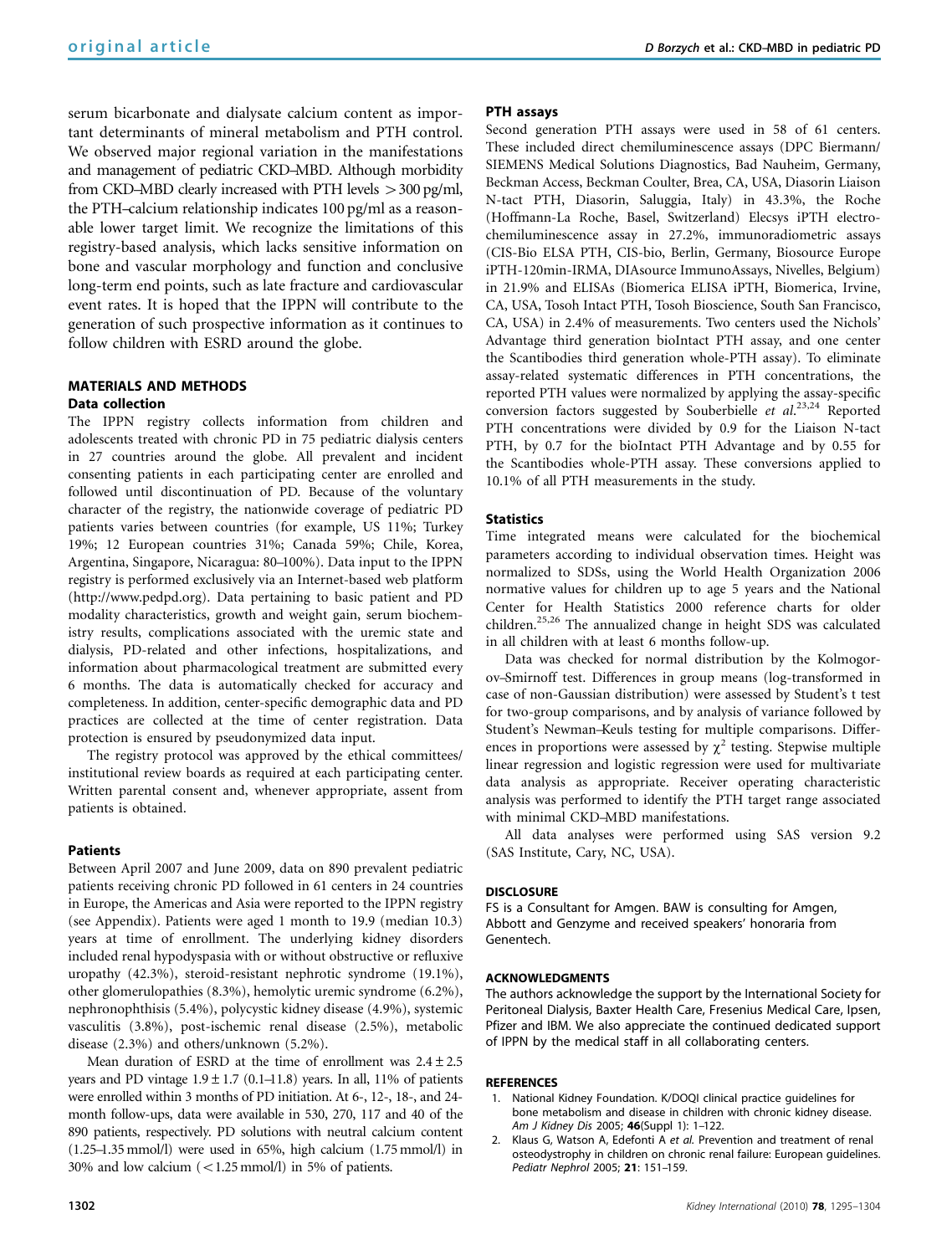- <span id="page-8-0"></span>3. KDIGO Clinical Practice Guideline for the Diagnosis, Evaluation, Prevention and Treatment of Chronic Kidney Disease–Mineral Bone Disorder (CKD-MBD). Kidney Int 2009; 76: S113, S1-S130.
- 4. Shroff RC, Donald AE, Hiorns MP et al. Mineral metabolism and vascular damage in children on dialysis. J Am Soc Nephrol 2007; 18: 2996–3003.
- 5. Coe FL, Firpo JJ, Hollandsworth DL et al. Effect of acute and chronic metabolic acidosis on serum immunoreactive parathyroid hormone in man. Kidney Int 1975; 8: 262–273.
- 6. Movilli E, Zani R, Carli O et al. Direct effect of the correction of acidosis on plasma parathyroid hormone concentrations, calcium and phosphate in hemodialysis patients: a prospective study. Nephron 2001; 87: 257-262.
- 7. Mathur RP, Dash SC, Gupta N et al. Effects of correction of metabolic acidosis on blood urea and bone metabolism in patients with mild to moderate chronic kidney disease: a prospective randomized single blind controlled trial. Ren Fail 2006; 28: 1-5.
- 8. Graham KA, Hoenich NA, Tarbit M et al. Correction of acidosis in hemodialysis patients increases the sensitivity of the parathyroid glands to calcium. J Am Soc Nephrol 1997: 8: 627-631.
- 9. Miller BS, Dimick J, Wainess R et al. Age- and sex-related incidence of surgically treated primary hyperparathyroidism. World J Surg 2008; 32: 795–799.
- 10. Indridason OS, Pieper CF, Quarles LD. Predictors of short-term changes in serum intact parathyroid hormone levels in hemodialysis patients: role of phosphorus, calcium, and gender. J Clin Endocrinol Metab 1998; 83: 3860–3866.
- 11. Basile C, Lomonte C, Vernaglione L et al. A high body mass index and female gender are associated with an increased risk of nodular hyperplasia of parathyroid glands in chronic uraemia. Nephrol Dial Transplant 2006; 21: 968–974.
- 12. Almaden Y, Feldenfeld AJ, Rodriguez M et al. Proliferation in hyperplastic human and normal rat parathyroid glands: role of phosphate, calcitriol, and gender. Kidney Int 2003; 64: 2311–2317.
- 13. Carrillo-López N, Román-García P, Rodríguez-Rebollar A et al. Indirect regulation of PTH by estrogens may require FGF23. J Am Soc Nephrol 2009; 20: 2009–2017.

#### Appendix

The following Principal Investigators are contributing to the International Pediatric Peritoneal Dialysis Network Registry:

Argentina: E Sojo, Hospital de Pediatria Garrahan, Buenos Aires; PA Coccia, Hospital Italiano de Buenos Aires; A Suarez, Hospital de Niños Sor. Maria Ludovica La Plata; PG Valles, Hospital Pediatrico Humberto Notti, Mendoza, R Salim, Rennius SA Salta. Belgium: K van Hoeck, University Hospital Antwerp, Edegem. Brazil: V Koch, Instituto da Criança-Hospital das Clinicas FMUSP, Sao Paulo. Canada: J Feber, Children's Hospital of Eastern Ontario, Ottawa; DA Geary, Hospital for Sick Children, Toronto; C White, BC Children's Hospital, Vancouver. Chile: M Valenzuela, Hospital Guillermo Grant Benavente, Concepcion; J Villagra, Hospital Base, Osorno; F Cano, Hospital Luis Calvo Mackenna,Santiago, MA Contreras, Roberto del Rio Hospital, Santiago; A Vogel, Pontivicia Universidad Catolica de Chile, Santiago; P Zambrano, Hospital Dr Gonzales Cortes, Santiago, P Berrocal Hospital Sotero del Rio, Santiago. China: MC Chiu, Department of Pediatric and Adolescent Medicine, Hong Kong, H Xu, Children's Hospital of Fudan University, Shanghai. Czech Republic: K Vondrak, University Hospital Motol, Prague. Finland: K Rönnholm, Hospital for Children and Adolescents, Helsinki; France: B Ranchin, Hôpital Femme Mère Enfant, Lyon; T Ulinski, Armand Trousseau Hospital, Paris; M Fischbach, Children's Dialysis Center, Strasbourg. Germany: R Büscher, Children's Hospital

- 14. Salusky IB, Ramirez JA, Oppenheim W et al. Biochemical markers of renal osteodystrophy in pediatric patients undergoing CAPD/CCPD. Kidney Int 1994; 45: 253–258.
- 15. Ziolkowska H, Panczyk-Tomaszewska M, Debinski A et al. Bone biopsy results and serum bone turnover parameters in uremic children. Acta Paediatr 2000; 89: 666–671.
- 16. Yalcinkaya F, Ince E, Tumer N et al. Spectrum of renal osteodystrophy in children on continuous ambulatory peritoneal dialysis. Pediatr Int 2000; 42: 53–57.
- 17. Waller S, Shroff R, Freemont A et al. Bone histomorphometry in children prior to commencing renal replacement therapy. Pediatr Nephrol 2008; 23: 1523–1529.
- 18. Waller S, Ladermann S, Trompeter R et al. Catch-up growth with normal parathyroid hormone levels in chronic renal failure. Pediatr Nephrol 2003; 18: 1236–1244.
- 19. Waller S, Rridout D, Cantor T et al. Parathyroid hormone and growth in children with chronic renal failure. Kidney Int 2005; 67: 2338–2345.
- 20. Cansick J, Waller S, Ridout D et al. Growth in prepubertal children on long-term dialysis. Pediatr Nephrol 2007; 22: 1349–1354.
- 21. Schmitt CP, Ardissino G, Testa S et al. Growth in children with chronic renal failure on intermittent versus daily calcitriol. Pediatr Nephrol 2003; 18: 440–444.
- 22. Salusky IB, Goodman WD, Kuizon BD. Implication of intermittent calcitriol therapy on growth and secondary hyperparatyroidism. Pediatr Nephrol 2000; 14: 641–645.
- 23. Souberbielle JC, Boutten A, Carlier MC et al. Inter-method variability in PTH measurement : implication for the care of CKD patients. Kidney Int 2006; 70: 345–350.
- 24. Souberbielle JC, Roth H, Fouque DP. Parathyroid hormone measurement in CKD. Kidney Int 2010; 77: 93–100.
- 25. WHO Multicenter Growth Reference Study Group. WHO child growth standards based on length/height, weight and age. Acta Paediatr Suppl 2006; 450: 76–85.
- 26. Kuczmarski RJ, Ogden CL, Guo SS et al. 2000 CDC growth charts for the United States: methods and development. Vital Health Stat 2002; 11: 1–190.

Essen; M Kemper, University Medical Center, Hamburg; L Pape, Medical School, Hannover; F Schaefer, D Borzych, Center for Pediatrics and Adolescent Medicine, Heidelberg; U John, Kidney Center for Children and Adolescents, Jena; G Klaus, University Hospital, Marburg; D Haffner, University Children's Hospital, Rostock. Greece: F Papachristou, Aristoteles University, Thessaloniki. India: A Bagga, All India Institute of Medical Sciences, New Delhi; M Kanitkar, Armed Forces Medical College, Pune. Italy: E Verrina, G Gaslini Institute, Genova; A Edefonti, Fondazione Ospedale Maggiore Policlinico, Milano; G Leozappa, Dip. Nefrologia-Urologia, Rome. Israel: D Landau, Soroka Medical Center, Beer-Sheva. Korea: IS Ha, Dialysis Center for Children and Adolescents, Seoul; KH Paik, Samsung Medical Center, Seoul. Macedonia: E Sahpazova, Pediatric Clinic, Skopje. Netherlands: JW Groothoff, Academic Medical Center, Amsterdam. Nicaragua: Y Silva, Hospital Infantil de Nicaragua, Managua. Poland: AM Zurowska, D Borzych, Medical University, Gdansk; D Drozdz, University Children's Hospital, Krakow; M Lipka, Children's Memorial Health Institute, Warsaw; M Sczepanska, Dialysis Division for Children, Zabrze. Romania: O Brumariu, St Maria Children's Hospital, Iasi. Singapore: HK Yap, Shaw-NKF-NUH Children's Kidney Center. Spain: G Ariceta, Hospital de Cruces, Baracaldo. Turkey: F Ozaltin, Hacettepe University, Ankara; S Bakkaloglu, Gazi University, Ankara; I Bilge, Department of Pediatric Nephrology, Çapa-Istanbul; E Serdaroglu, Dr Behcet Children Research and